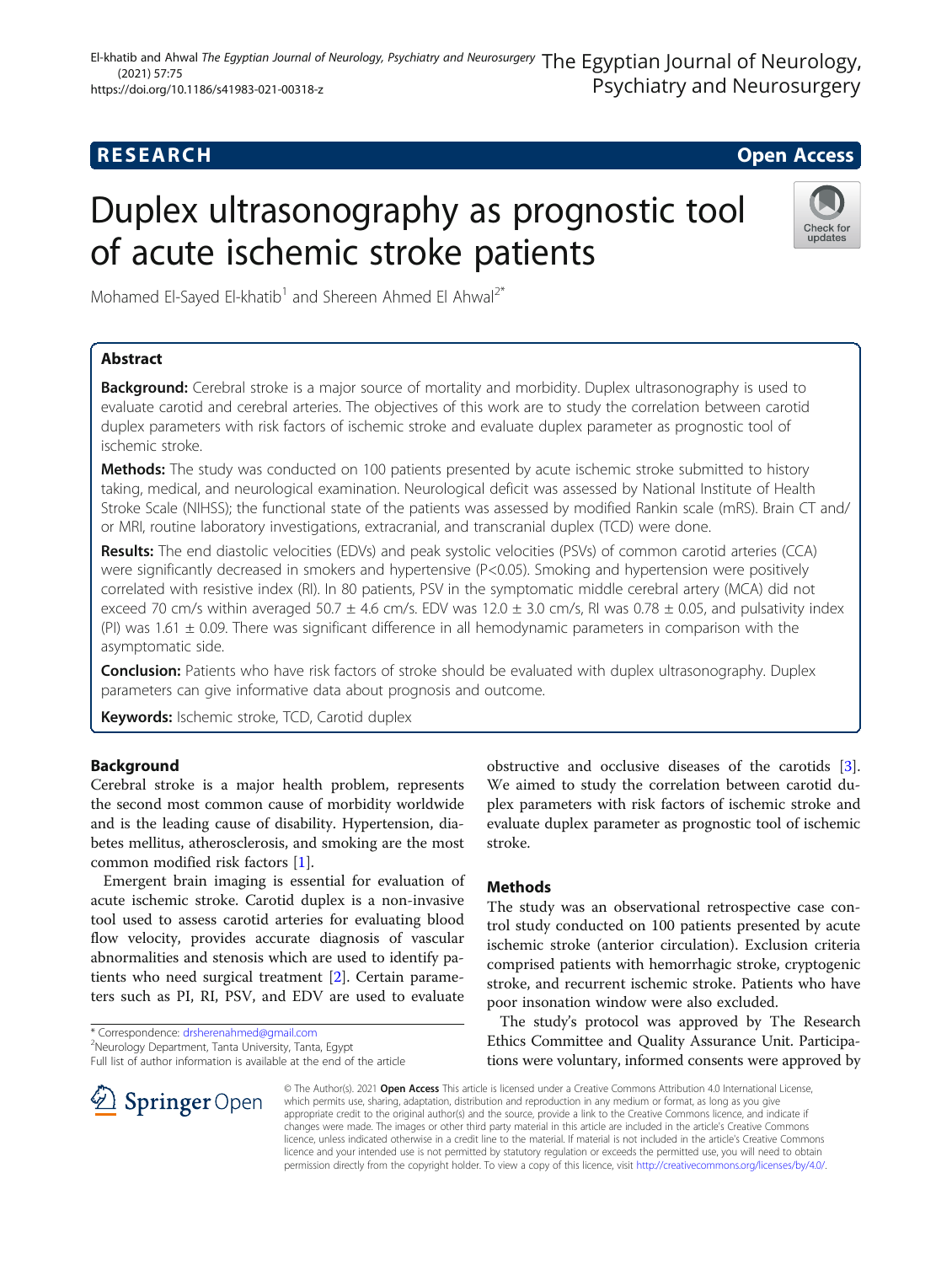|                |         | PSV(CCA) | <b>EDV</b> | RI       | PI       |
|----------------|---------|----------|------------|----------|----------|
| Age (years)    | R       | $-0.037$ | $-0.135$   | 0.038    | 0.046    |
|                | P value | 0.716    | 0.182      | 0.709    | 0.647    |
| <b>RBG</b>     | r       | 0.170    | $-0.114$   | 0.038    | 0.061    |
|                | P value | 0.092    | 0.261      | 0.709    | 0.545    |
| <b>MABP</b>    | r       | $-0.231$ | $-0.313$   | 0.255    | 0.257    |
|                | P value | $0.025*$ | $0.002*$   | $0.012*$ | $0.007*$ |
| S. cholesterol | r       | 0.160    | $-0.114$   | 0.038    | 0.051    |
|                | P value | 0.082    | 0.261      | 0.709    | 0.445    |
| Smoking index  | r       | $-0.507$ | $-0.541$   | 0.405    | 0.402    |
|                | P value | $0.002*$ | $0.001*$   | $0.014*$ | $0.015*$ |

<span id="page-1-0"></span>Table 1 The correlations of risk factors of stroke with duplex parameters of CCA in studied patients

(\*) means statistacally significant

all participants' guardians and any possible risks were clarified.

Included subjects were submitted to thorough history taking, medical, neurological examination; neurological deficit was assessed by NIHSS [\[4](#page-3-0)]. The functional independent state of the patients was assessed by mRS [\[5](#page-3-0)], radiological evaluation by brain CT and/or MRI, routine laboratory investigations, extracranial, and transcranial duplex.

The duplex parameter includes PSV, EDV, PI, and RI of the CCA and MCA were measured in all studied patients and compare the symptomatic and asymptomatic side with each other. The asymptomatic side is the reference of the normal value of each patient.

Follow-up of patients after 3 months from the stroke onset was done by TCD and all parameters were recorded. The functional state of the studied patients was assessed by mRS and compares the duplex parameter with the functional state of patients.

Statistical analysis was conducted using SPSS Prism, version 20, 2013 created by IBM, Chicago, IL, USA.

Statistical differences between the studied groups were tested using chi-square for categorical variables and t test as well as ANOVA test for numerical ones. P values < 0.05 were considered statistically significant.

## Results

Among the studied patients, 62 patients (62%) were males. Mean age of the patients was  $63.95 \pm 10.3$ . Hypertension was present in 61 patients (61%), 42 patients (42%) were diabetic. Seventy-nine patients had cardiac problems, 29% had myocardial infarction/coronary artery disease (MI/CAD), and 50% had atrial fibrillation (AF). Dyslipidemia was found in 56 patients (56%). Smoking was present in 42 patients (42%) with mean duration of smoking  $31.9 \pm 10$  years.

Cardioembolic stroke represent 31% of patients while large artery disease (LAD) represents 30%, small artery disease (SAD) and undetermined stroke represent 15% and 24% respectively. In the assessment of stroke severity [\[4](#page-3-0)] on admission, we found that 40 patients had mild to moderate degree, 60 patients had severe degree by NIHSS.

Among the recorder risk factors, hypertension and smoking were significantly correlated with the duplex parameters (Table 1). The end diastolic velocities (EDVs) and peak systolic velocities (PSVs) of CCA were significantly decreased in smokers and hypertensive (P< 0.05). Hypertension and smoking had a negative correlation with EDV and PSV (Fig. 1). RI and PI were positively correlated with smoking and hypertension (Fig. [2](#page-2-0)). Other risk factors, age, dyslipidemia, and DM were not significantly correlated with the duplex.

Among the recorder risk factors, hypertension and smoking were significantly correlated with the duplex parameter (Table [2](#page-2-0)). The end diastolic velocities (EDVs) and peak systolic velocities (PSVs) of CCA were significantly decreased in smokers and hypertensive (P< 0.05). Hypertension and smoking had a negative correlation



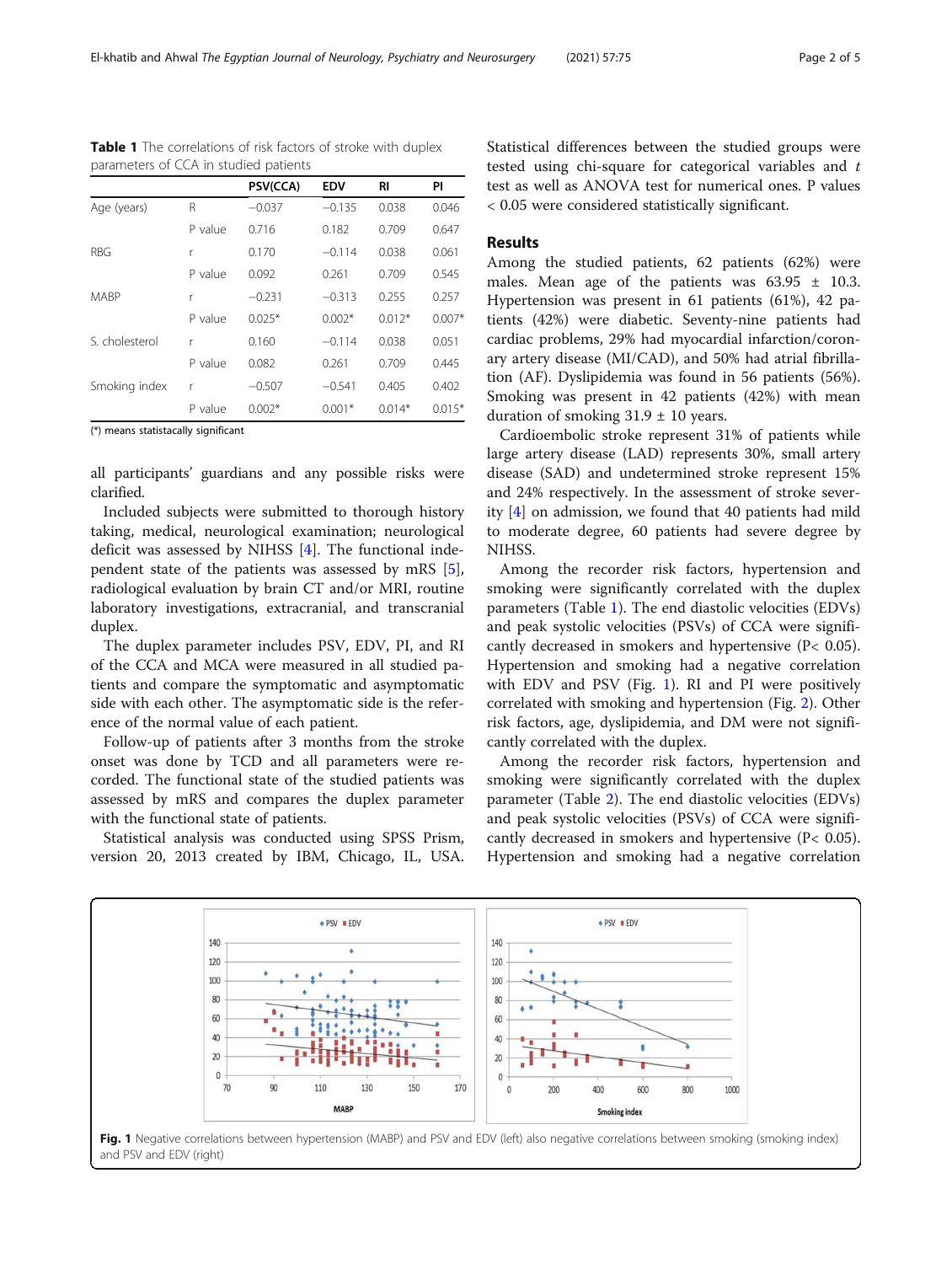<span id="page-2-0"></span>

with EDV and PSV (Fig. [1\)](#page-1-0). RI and PI were positively correlated with smoking and hypertension (Fig. 2).

In this study, there was a decrease in PSV and EDV, an increase in RI and PI of the symptomatic MCA. PSV was 50.7 ± 4.6 cm/s, EDV was 12.0 ±3.0 cm/s, RI was  $0.78 \pm 0.05$ , and PI was  $1.61 \pm 0.09$ . There was significant difference in all hemodynamic parameters in MCA between symptomatic and asymptomatic side (Table 2).

There were significant differences in the hemodynamic parameters (PSV and RI) between patients with favorable and unfavorable outcome on admission (Table [3](#page-3-0)). Follow-up was conducted on the 21st day of the disease. Forty-five patients had poor functional outcome (mRS> 2). A good functional outcome (mRS< 2) was noted in 50 patients. In 5 cases, a lethal outcome was recorded. The hemodynamic parameters among patients with a bad outcome on follow-up of the disease did not differ from the results on admission. In patients with good outcome, there was significant improvement of these parameters from the results on admission. PSV increased by 50-60% of the result on admission (Table [3](#page-3-0)).

## Discussion

Ultrasonography has been used for evaluation of carotid arteries in ischemic stroke patients. However, the association of hemodynamics of carotid arteries in stroke patients with different risk factors was not clearly studied. We have measured the IMT, PSV, EDV, PI, and RI of

Table 2 Comparison of duplex parameters between symptomatic and asymptomatic side in MCA on admission

| On admission    | <b>MCA</b>          | P value             |           |
|-----------------|---------------------|---------------------|-----------|
|                 | Symptomatic side    | Asymptomatic side   |           |
| <b>PSV</b>      | $50.7 \pm 4.6$ cm/s | $96.3 \pm 9.7$ cm/s | $.00001*$ |
| <b>FDV</b>      | $12.0 \pm 3.0$ cm/s | $33.1 \pm 5.8$ cm/s | $.00001*$ |
| $R_{\parallel}$ | $0.78 + 0.05$       | $0.56 + 0.04$       | $.00001*$ |
| PI              | $1.61 + 0.09$       | $0.85 + 0.11$       | .00001*   |

(\*) means statistacally significant

the CCA and MCA and evaluate their association with different risk factors. The study also investigated whether duplex parameters could predict functional outcomes as assessed by NIHSS, mRS, and Barthel index in ischemic stroke patients.

In this study, we observed negative correlation of PSV and EDV of CCA with hypertension and tobacco smoking. This finding coincides with Haq et al. [\[6\]](#page-3-0) who reported a significant correlation of PSV with hypertension. Sarah et al. [\[7](#page-3-0)] also found that there was significant correlation of PSV in the carotid arteries with hypertension and tobacco smoking. This supported that hypertension and smoking were more risky for cerebral stroke.

We found that RI was significantly increased and positively correlated with smokers. Agunloye and colleagues [[8\]](#page-3-0) also found that there was a significant correlation between elevated RI and atherosclerosis, smoking, and clinical outcome.

In this study, we found that there was significant difference in all hemodynamic parameters in MCA between symptomatic and asymptomatic side. Reduction of PSV, increase in RI more than 0.70, PI more than 1.35 are prognostic signs of unfavorable outcome of ischemic stroke. These findings go in line with Abdullaiev and colleagues [[1\]](#page-3-0) as well as Vilela and colleagues [\[9](#page-3-0)] who found that reduction of systolic flow velocity, increase in resistance index, and pulsative index are indicators of unfavorable course of ischemic stroke.

Powers et al. [[10](#page-3-0)] and Yu-Jun and colleagues [[11](#page-4-0)] found that parameters of PI and RI were predictors of outcome of ischemic stroke patients and may assist in predicting the outcomes of patients who have undergone thrombolytic procedures.

## Conclusion

Carotid sonography is a noninvasive tool which helps in predicting the functional outcomes of ischemic stroke patients. Hypertension and smoking are high risk factors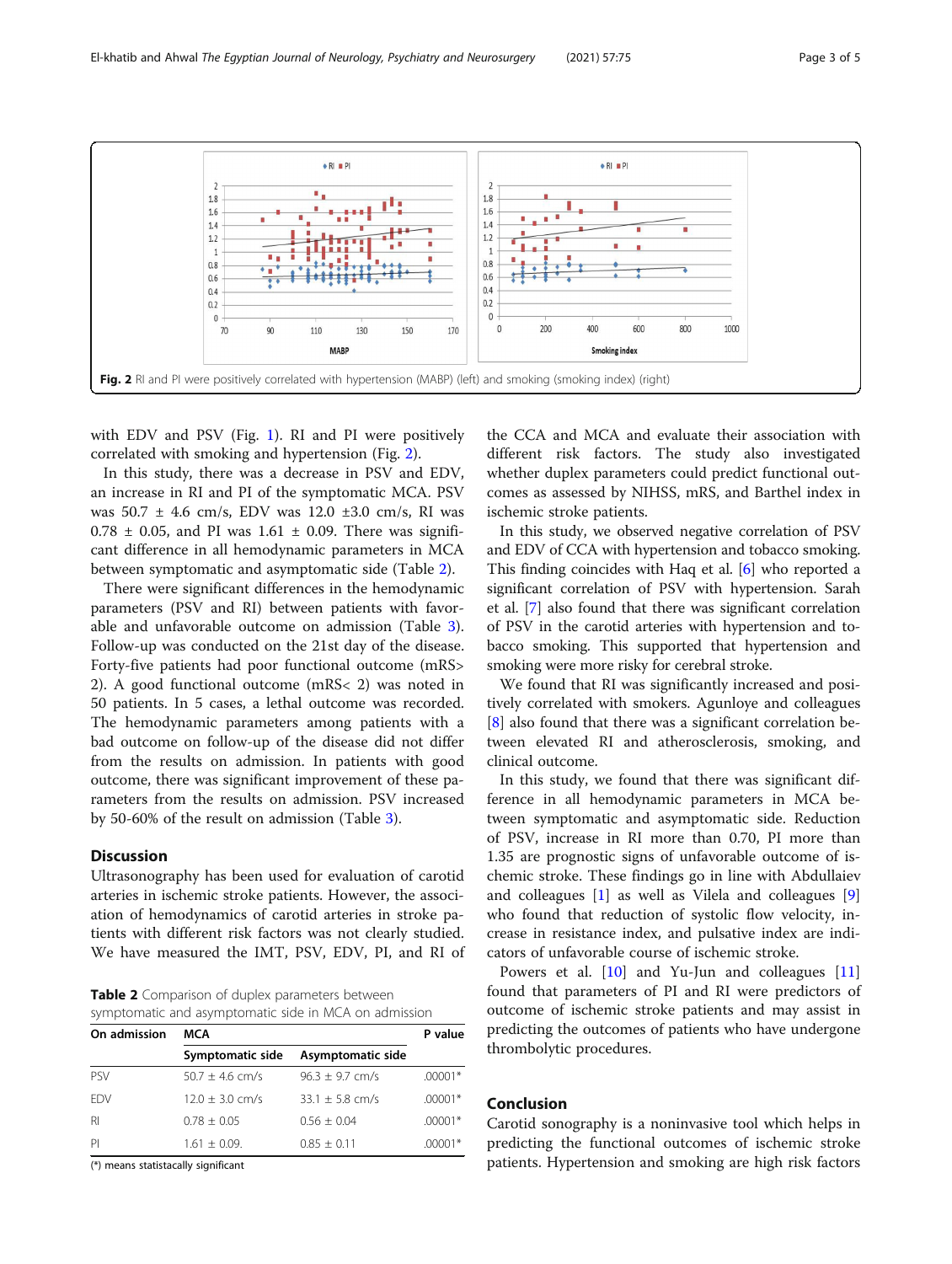|     |            | On admission                  |                                 | P value     | Follow-up                     |                                 | P value                 |
|-----|------------|-------------------------------|---------------------------------|-------------|-------------------------------|---------------------------------|-------------------------|
|     |            | Favorable outcome<br>$N = 42$ | Unfavorable outcome<br>$N = 58$ |             | Favorable outcome<br>$N = 50$ | Unfavorable outcome<br>$N = 45$ |                         |
|     |            | Mean $\pm$ SD                 | Mean $\pm$ SD                   |             | Mean±SD                       | Mean±SD                         |                         |
| MCA | <b>PSV</b> | $45.52 + 3.90$                | $41.25 + 6.75$                  | $0.0004*$   | 87.35+5.83                    | $48.73 + 10.23$                 | $< 0.0001*$             |
|     | <b>FDV</b> | $18.79 + 15.6$                | $16.91 + 15.47$                 | 0.551       | $32.08 + 5.11$                | $17.96 + 5.01$                  | $< 0.0001$ <sup>*</sup> |
|     | PI         | $0.94 + 33$                   | $0.96 + .26$                    | 0.736       | $0.82 + 0.11$                 | $0.89 + 0.05$                   | $0.0002*$               |
|     | RI.        | $0.73 \pm 0.04$               | $0.98 \pm 0.04$                 | $< 0.0001*$ | $0.62 + 0.05$                 | $1.38 + 0.15$                   | $< 0.0001$ <sup>*</sup> |

#### <span id="page-3-0"></span>Table 3 Comparison of outcome regarding studied variables

(\*) means statistacally significant

for ischemic stroke. They have a significant effect on carotid artery hemodynamics.

Assessment of PSV, PI, and RI could provide information for making clinical decisions regarding treatment plan.

### Recommendations

Patients who have risk factors of stroke should be evaluated with duplex sonography as early as possible.

Follow-up of ischemic stroke by measuring different duplex parameters can give informative data about prognosis and outcome.

### Limitations

The sample size was small and there were no available reference values of RI, EDV, and IMT in Egyptian adults. Further studies with suitable sample size were recommended to confirm the initial results.

#### Abbreviations

AF: Atrial fibrillation; AIS: Acute ischemic stroke; CCA: Common carotid arteries; CVS: Cerebrovascular stroke; EDV: End diastolic velocity; LAD: Large artery disease; MCA: Middle cerebral artery; MI/CAD: Myocardial infarction/ coronary artery disease; mRS: Modified Rankin scale; NIHSS: National Institute of Health Stroke Scale; PI: Pulsativity index; PSV: Peak systolic velocity; RI: Resistive index; SAD: Small artery disease; SD: Standard deviation; SPSS: Statistical Package for Social Sciences; TCD: Transcranial duplex

#### Acknowledgements

We wish to express our great appreciation to our patients and their family for supporting us during this work.

#### Authors' contributions

The authors have participated in designing of the study, acquisition of data, data interpretation, and revision. ME recruited the patient and carried out clinical, neurological evaluation, vascular ultrasound assessment, and participated in interpretation of the study results and in editing the manuscript. SA recruited patient and carried out clinical, neurological evaluation, vascular ultrasound assessment, participated in interpretation of the study results and in editing the manuscript. The authors read and approved the final manuscript.

#### Funding

This research did not receive any specific grant from funding agencies in the public, commercial, or not-for-profit sectors.

#### Availability of data and materials

All raw data will be available on the editor request.

#### Declarations

#### Ethics approval and consent for participate

The study was revised and approved by the Research Ethical Committee of the Faculty of Medicine, Fayoum University (number: R144) on 11/10/2020 committee 77. All included physicians were informed about the aim of the study and the content. They signed an informed consent before starting the survey. The confidentiality of their information and their right not to participate in the study were both respected.

#### Consent for publication

Not applicable

## Competing interests The authors have no conflict of interest to disclose.

#### Author details

<sup>1</sup>Neurology Department, Fayoum University, Faiyum, Egypt. <sup>2</sup>Neurology Department, Tanta University, Tanta, Egypt.

## Received: 20 December 2020 Accepted: 9 May 2021<br>Published online: 14 June 2021

#### References

- 1. Abdullaiev RY, Sysun LA, Tovazhnyanska OL. Transcranial dopplerography in acute left-hemispheric ischemic stroke. J Brain Neurol. 2018;2(1):8–13 10 J Brain Neurol 2018:2;1:8-13.
- 2. Babiker MS. The effects of smoking on carotid artery hemodynamics. J Diagn Med Sonogr. 2016;32(3):149–50. <https://doi.org/10.1177/8756479316646062>.
- 3. Al-Aubin TF, Al-Sabbagh AA, Al-Karawi IN, Bahrani MA. Effect of hypertension on the carotid artery intima media thickness (IMT) in patients with type 2 diabetes mellitus – across sectional study. Int J Diabetes Res. 2014;3:66–70.
- 4. Kallet RH. Capnography and respiratory care in the 21st century. Respir Care. 2008;53(7):860–1.
- 5. Foerch C, Korf HW, Steinmetz H, Sitzer M. Abrupt shift of the pattern of diurnal variation in stroke onset with daylight saving time transitions. Circulation. 2008;118(3):284–90.
- 6. Haq S, Mathur M, Singh J, Kaur N, Sibia RS, Badhan R. Colour Doppler evaluation of extracranial carotid artery in patients presenting with acute ischemic stroke and correlation with various risk factors. J Clin Diagn Res. 2017;11(3):1–5.
- 7. Tagelsir S, Gameraddin MB, Babiker MS, Gareeballah A, Abdelmaboud S, Salih S. Doppler sonographic assessment of carotid arteries in Sudanese stroke patients. Brain Circ. 2017;3(2):114–20. [https://doi.org/10.4103/bc.bc\\_5\\_17.](https://doi.org/10.4103/bc.bc_5_17)
- 8. Agunloye AM, Owolabi MO. Exploring carotid sonographic parameters associated with stroke risk among hypertensive stroke patients compared to hypertensive controls. J Ultrasound Med. 2014;33(6):975–83. [https://doi.org/10.](https://doi.org/10.7863/ultra.33.6.975) [7863/ultra.33.6.975.](https://doi.org/10.7863/ultra.33.6.975)
- 9. Vilela P, Rowley HA. Brain ischemia: CT and MRI techniques in acute ischemic stroke. Eur J Radiol. 2017;96:162–72. [https://doi.org/10.1016/j.ejrad.2017.08.014.](https://doi.org/10.1016/j.ejrad.2017.08.014)
- 10. Powers WJ, Rabinstein AA, Ackerson T, Adeoye OM, Bambakidis NC, Becker K, et al. 2018 Guidelines for the early management of patients with acute ischemic stroke: a guideline for healthcare professionals from the American Heart Association/American Stroke Association. Stroke. 2018;49(3):e46–99.